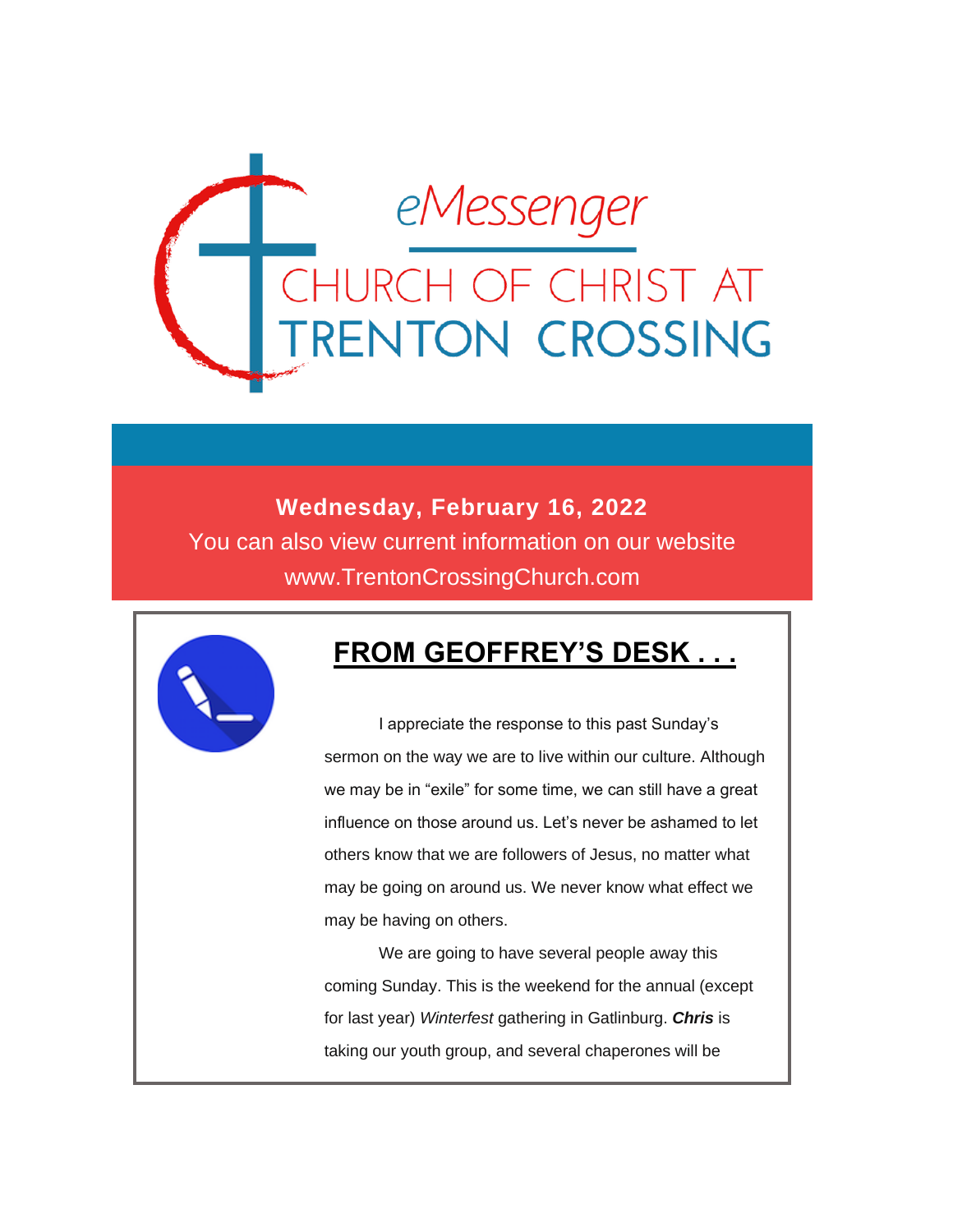joining them. Let's be praying for safe travel for everyone who will be coming and going to that event. And for those of you who are staying here, I will look forward to seeing you on Sunday.

*-gs-*



# **Upcoming Events**

- **Thursday, February 17-Sunday, February 20 -** Winterfest retreat for our Youth Group
- **Saturday, March 5 -** Lylewood's Annual Pickin' and Ribs Dinner
- **Thursday, March 10 -** Parkinson's Awareness meeting, 3pm
- **Thursday, March 10 -** Dorcas Ministry, 6pm
- **Saturday, March 12 -** Daylight Saving Time begins
- **Friday, March 25-Saturday, March 26 -** Women of Hope Weekend. More info below.

**More information about Upcoming Events can be found in the box below.**

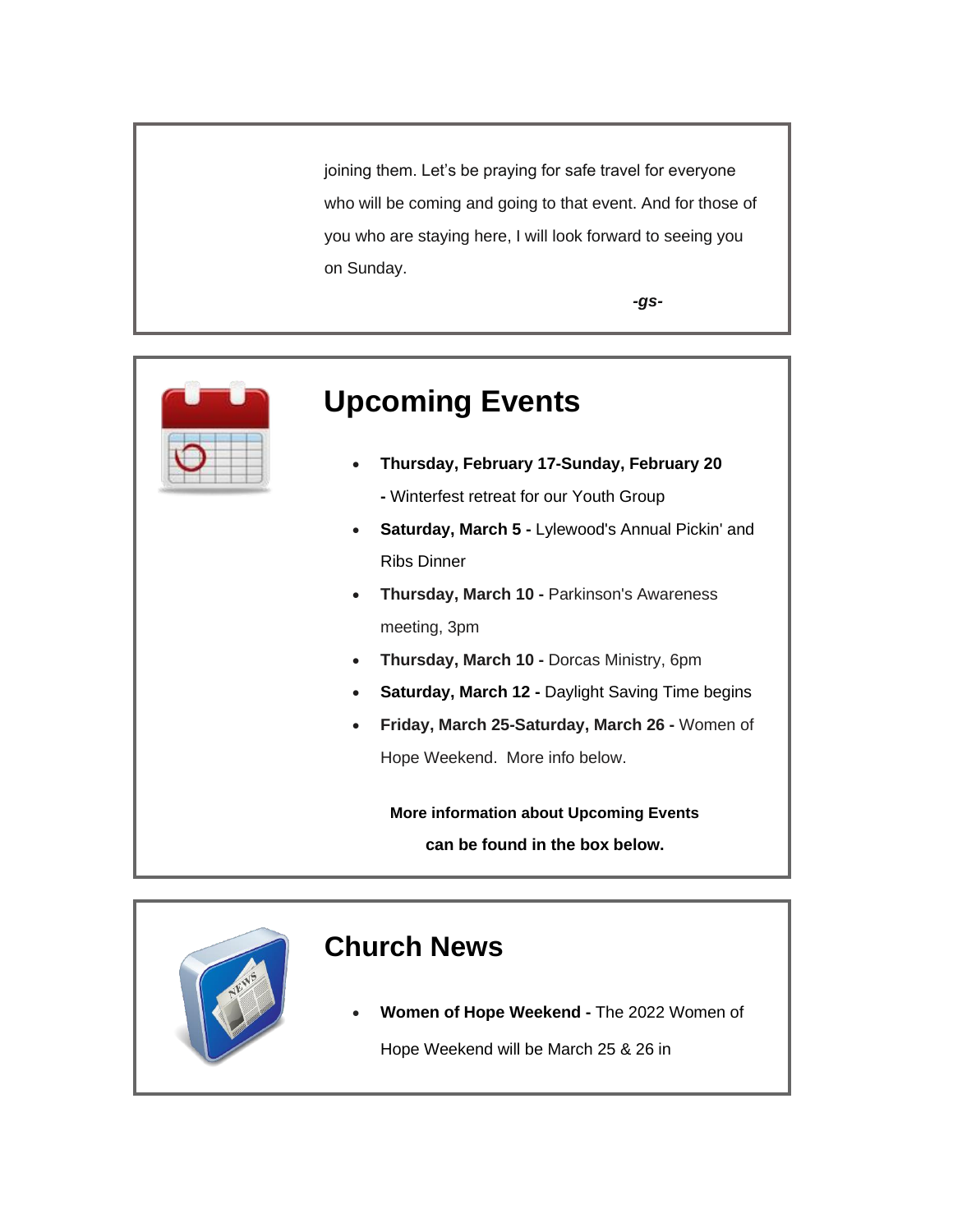Murfreesboro. The keynote speaker will be Lori Boyd. Other speakers will be Chrystal Emma Hurt and Patty Rodriquez. For more info, see Diana McArthur.

- **2021 Giving Statements -** If you would like a 2021 Giving Statement for your tax filing, please contact the church office.
- **Dorcas Ministry -** The Dorcas Ministry meets every 2nd Thursday from 6-8pm in the Fellowship Hall. Their next meeting will be Thursday, March 10. This ministry is for anyone of any age or talent level interested in crafting for God's glory.
- **Parkinson's Awareness -** The Parkinson's Awareness Group usually meets the 2nd Thursday of each month at 3pm in our Fellowship Hall. Their next meeting will be Thursday, March 10.



## **Elementary Students Bible Study with Tools**

**TONIGHT, Wednesday, February 16**

Bring your Elementary students tonight as we have their Bible Study in the Fellowship Hall at 6:30. Since Jesus was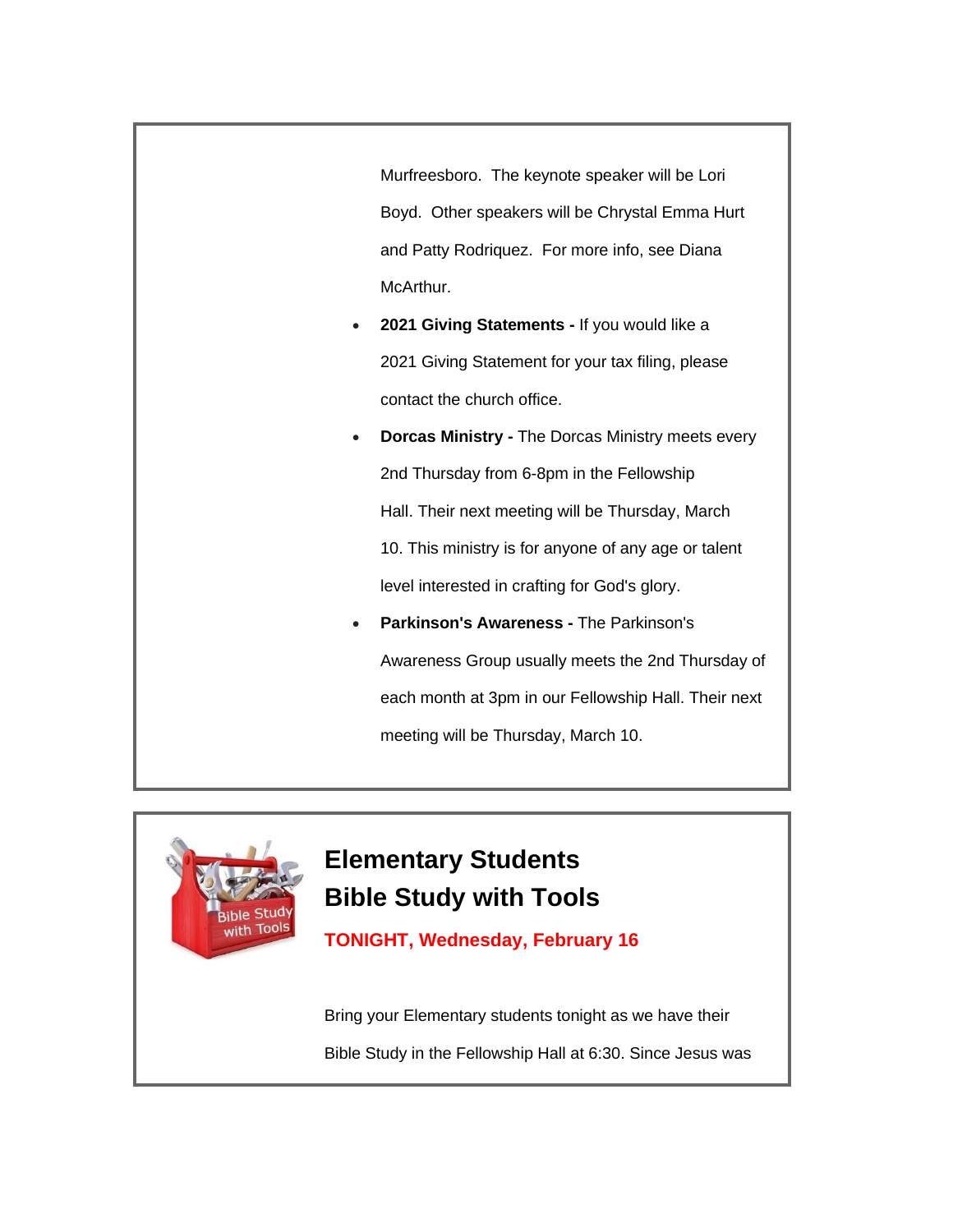the son of a carpenter, we will be using carpentry tools to

make a craft while learning more about Jesus.



#### **Wedding Card Shower Will Sharp and Julie Puterbaugh**

We are hosting a Wedding Card Shower for Will Sharp and Julie Puterbaugh. Will is the son of Mark and Tammy Sharp. We have a table at the left end of the Worship Center to collect cards and funds toward their future together. We will be collecting cards until Sunday, March 27.



### **The Park Preschool 2022-2023 Enrollment**

February 1 - February 28, members of Trenton Crossing may register their children to attend The Park Preschool for the 2022-2023 school year. This is for children ages 2 (by August 15) through Pre-K. Registration for the public begins in March. If you have any questions, please see Jill Compton or Karen Nussbaumer.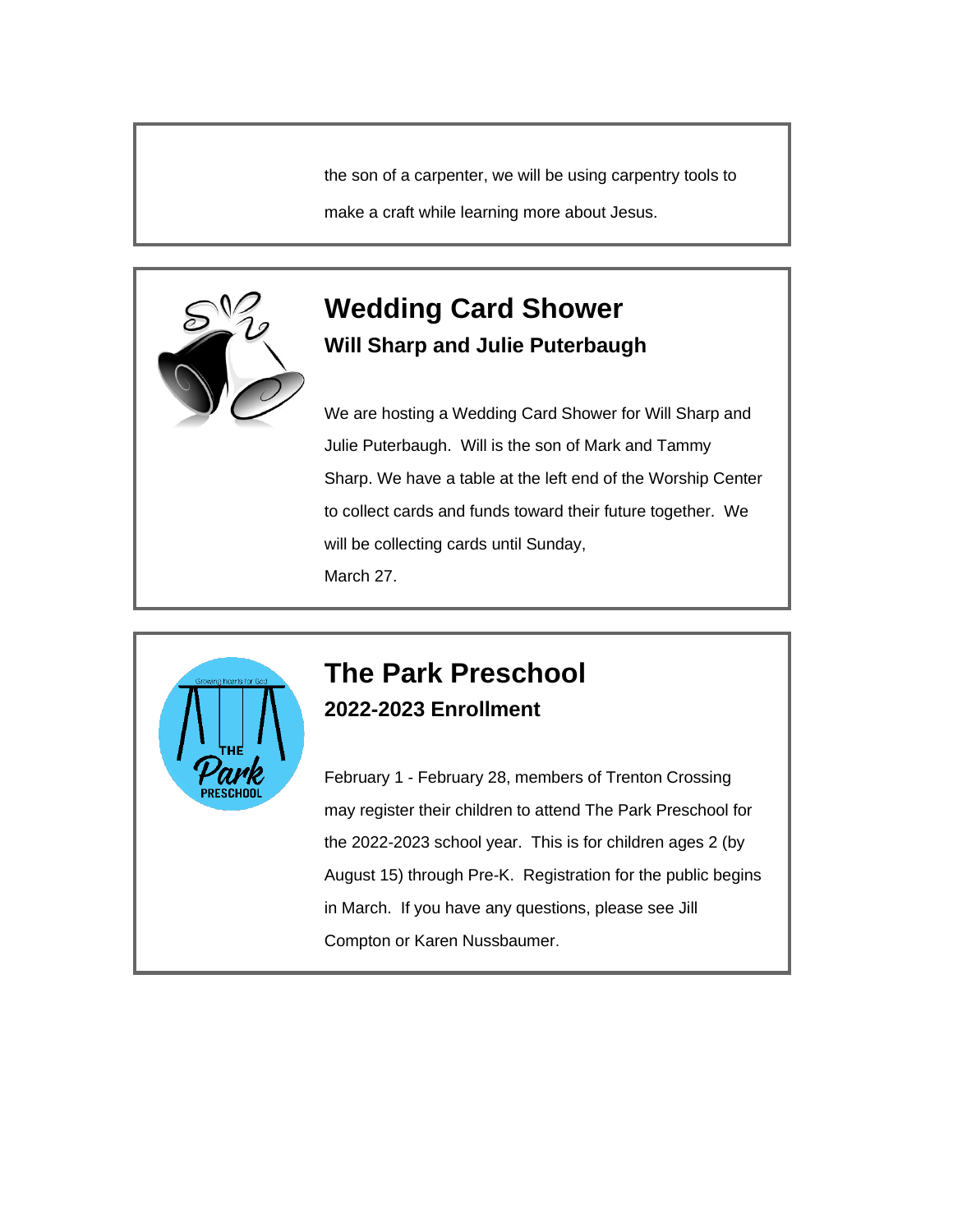

## **Lylewood Christian Camp Pickin' and Ribs**

The 6th Annual Lylewood Christian Camp "Pickin' & Ribs" Fundraiser Dinner is scheduled for Saturday, March 5th. Tickets are on sale now. You can find more info at <https://lylewood.org/dinner/>



## **Mirror Lake Recovery Center Donations**

Life-changing addiction rehab. Mirror Lake provides evidence-based alcohol & substance abuse treatment for adults in Tennessee. Amy Williams works there as the Director of Clinical Services, and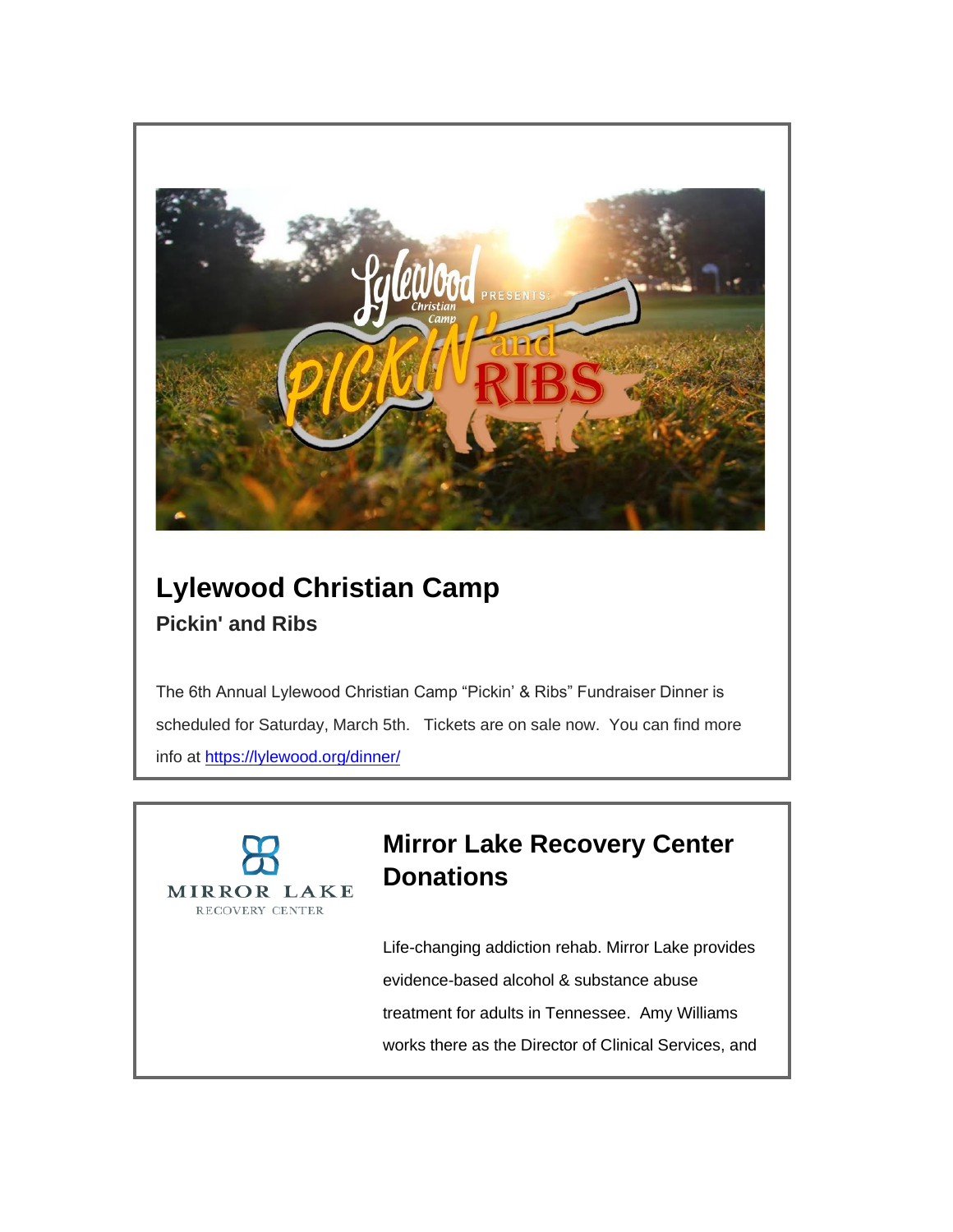she is working with Julia Boyd to collect needed items for the patients in the program. A list of needed items can be found on the tables in the Worship Center. A collection bin will be located near the Welcome Center through Sunday, March 6. If you have any questions, please contact Julia at 931- 624-0141.



# **VBS 2022**

July 5 - 8

Mark your calendars! We are going on a Prayer Safari, July 5-8. This is for children ages 3 through 5th grade.



## **Wednesday Morning Ladies Bible Class**

Childcare Available

Our Wednesday Morning Ladies Bible Class now offers childcare during their Bible study. They meet Wednesdays at 10am in the Fellowship Hall.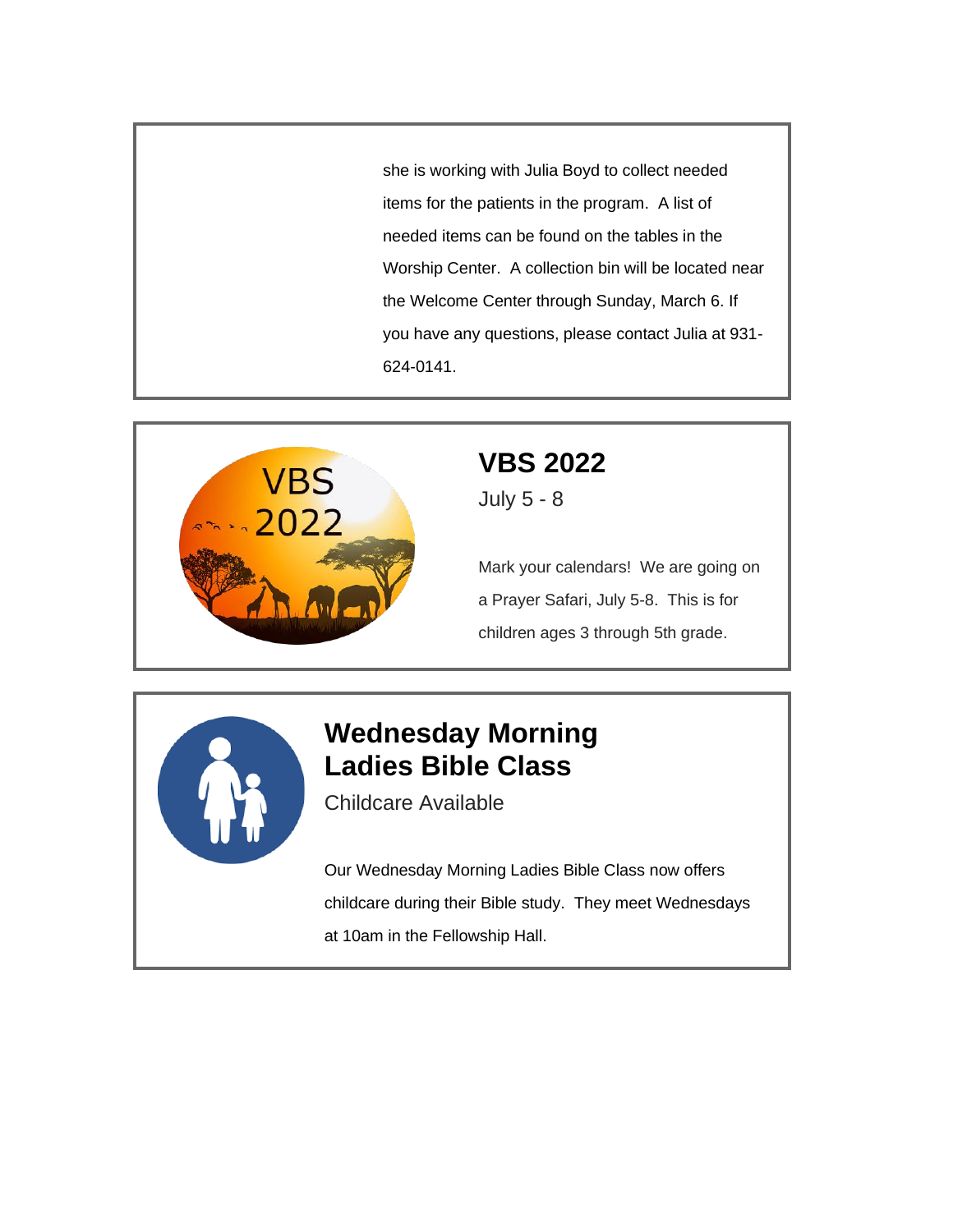

## **Teachers Needed**

We need teachers in our Preschool and Elementary Departments. Come and enjoy our children and share the Bible with them. We need you for one month or one quarter at a time. See Karen Bradley, Gwyn Huggins, or Megan Kent if you can help.

## TC Youth Group Super Bowl Party

What a fun night we had at our TC Youth Group Super Bowl Party!! Good food, good friends, and a good game.







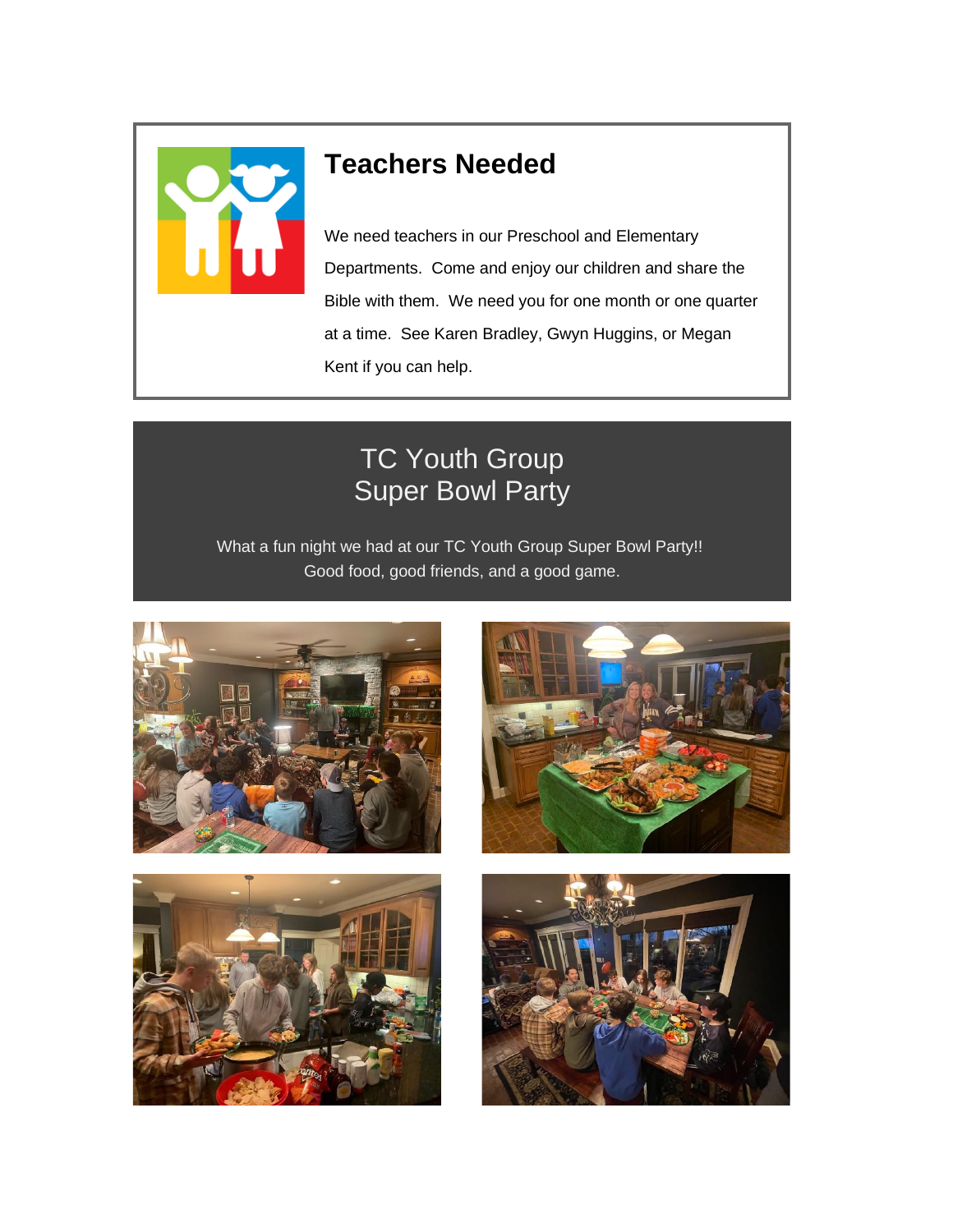



Our Young Adult ladies got together for a fun night and a "Galentine's" Dinner.

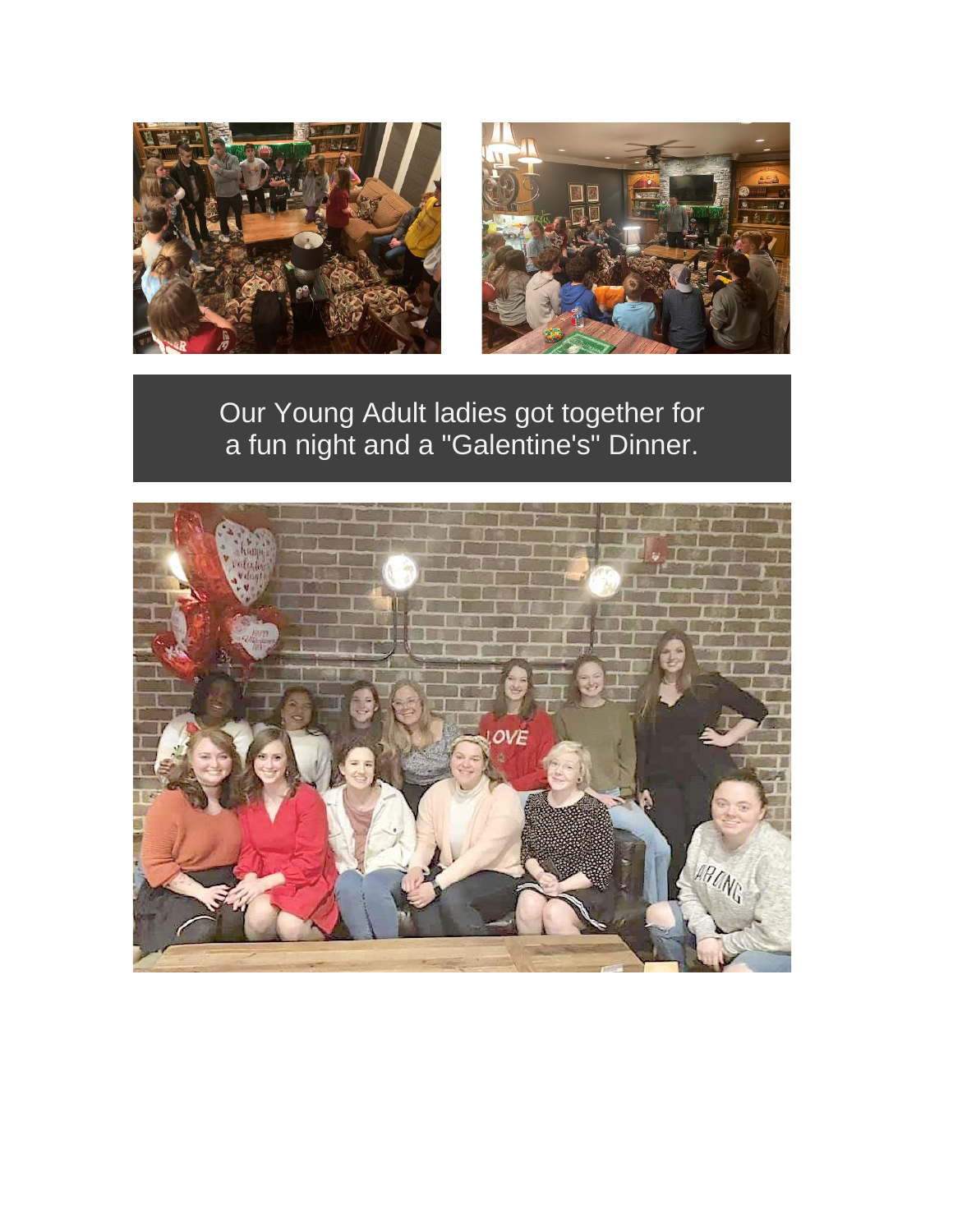

# **UTCYG**

**Sunday Morning 9am** Middle School Class (6th-8th) High School Class (9th-12th)

**Wednesday Afternoon Fellowship and Mid-Week Bible Study 4:30-8pm** Middle School Class (6th-8th) High School Class (9th-12th)

| thewell | <b>News From The WELL</b>                                                                                                                                                                                                                                                                            |
|---------|------------------------------------------------------------------------------------------------------------------------------------------------------------------------------------------------------------------------------------------------------------------------------------------------------|
|         | Items you can help replenish:                                                                                                                                                                                                                                                                        |
|         | We do not need donations of plastic Walmart-type bags<br>at this time.                                                                                                                                                                                                                               |
|         | What we are needing right now:                                                                                                                                                                                                                                                                       |
|         | Winter clothing for children, ladies, and men.<br>$\bullet$<br>We need all sizes but are in a real need for ladies<br>$\bullet$<br>plus sizes, men's small sizes, and men's big &<br>tall (XXL and up)<br>We only need coats for ladies (sizes 18 and up)<br>$\bullet$<br>and men (sizes XXL and up) |
|         | Please make sure that your donated items are clean and in<br>great shape. Drop-off times are Monday and Wednesday, 1-<br>6pm. Come to the back of the building and ring the<br>doorbell. Someone will come to the door and receive your<br>donations.                                                |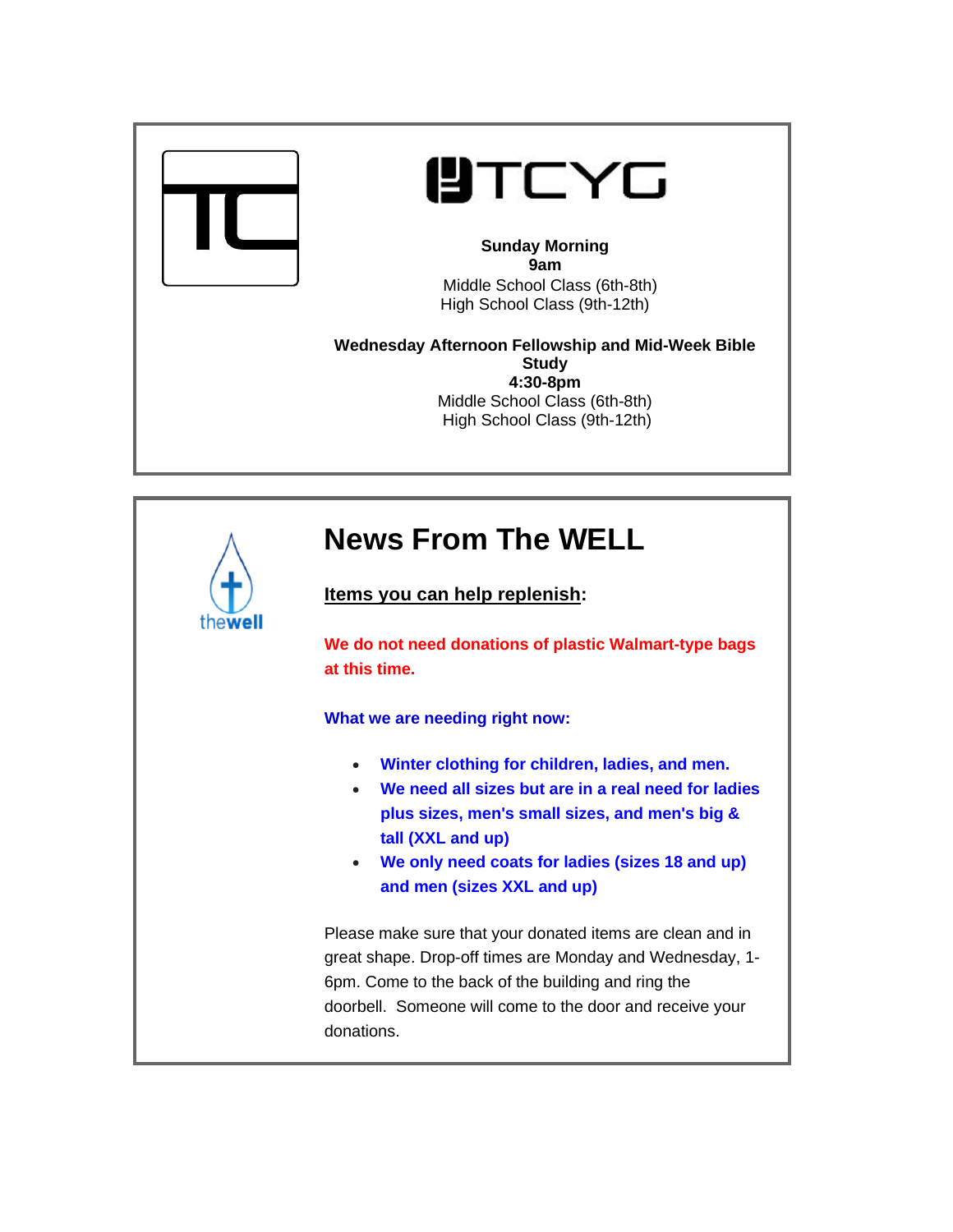



Thank you again and again for the cards, food, and

prayers during my operation and recovery.

Shirley Marable



**If you or someone you know needs to be added to our TC Prayer List, please contact the church office.**

• **Home:** Shirley Marable is now home from rehab.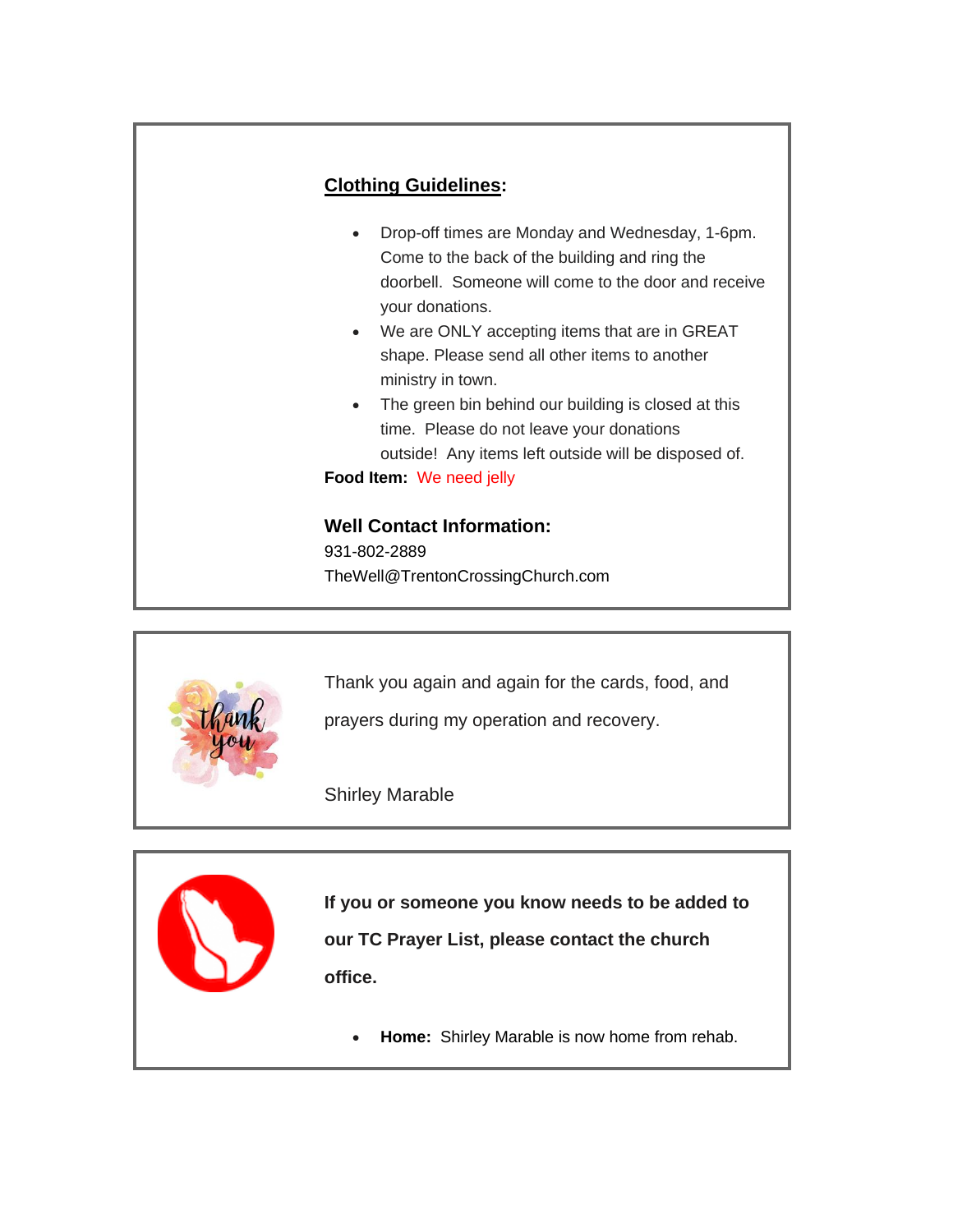- **Continued Prayers:** Donna Allison, McKenzie Banning, Geneva Chester, Glen & Marilyn Ezell, Lenetta Graves, Kara Alsup Harris, Nell Harris, Marlene Hawkins, Bob Lewis, Mary Linton, Shirley Marable, Ann Suddeath, Barbara Tatum, Greg Troupe, and Harold and Carolyn Vann.
- **Home-Centered:** Mary Ann Abner, Linda Allen, Jimmy & Betty Collier, Penny Darnell, Frances Johnson, and Virgie Mallory.
- **Basic Training:** PFC Raleigh Whelan, 210 Edgewood Rd. Bldg. 18023, Charlie Company 832nd, Ft. Lee, VA, 23801
- **Deployed:** Charlie Reed will be deployed soon to Poland.
- **Family & Friends: Glen Chester (brother of Teresa)** Winn); Isabel Johnson (16-year-old daughter of Jenny Muiznieks' friend) is fighting Leukemia; Tyler Roberts (Ken Roberts 12-year-old nephew) is receiving treatment at St. Jude; and Sandra Shepler (Bill Shepler's mother) is under Hospice care.
- **Arcadia Senior Living:** Glen and Marilyn Ezell, Apt. 304 (175 Chesapeake Lane, 37040);

Harold and Carolyn Vann, Apt. 232;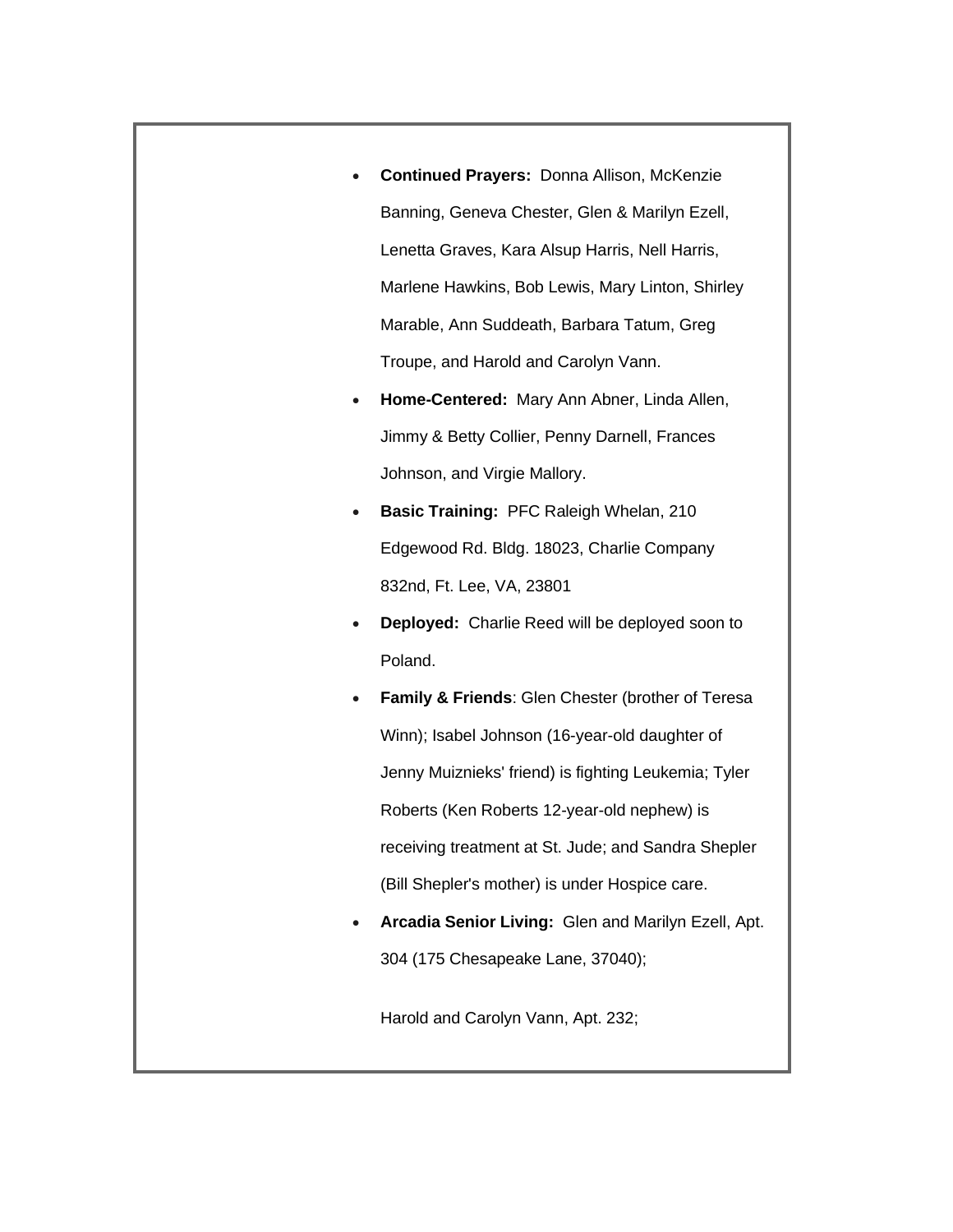|           | Lovetta Wright, Room 226                           |
|-----------|----------------------------------------------------|
| $\bullet$ | Fieldstone Place: Dottie Hall, Room 1009 (51 Patel |
|           | Way, 37043)                                        |
| ٠         | Jubilee House: John Harrison, Room 114 (475        |
|           | Bellamy Lane, 37043);                              |
|           | Lindsey Skinner, Room 105;                         |
|           | Barbara Tatum, Room 229                            |
| $\bullet$ | The Villages at the River Club: Pat Thompson,      |
|           | Apt. 308 (1176 Warfield Blvd.,                     |
|           | 37043);                                            |
|           | Betty Wood, Apt. 405                               |
| $\bullet$ | Uffelman: Tammy Roe, Apt. 302: (215 Uffelman       |
|           | Dr., 37043)                                        |
| $\bullet$ | Walking Horse: Colleen Combs, Room 109 (207        |
|           | Uffelman Dr., 37043)                               |
|           | Anita Cooper, Room 125                             |